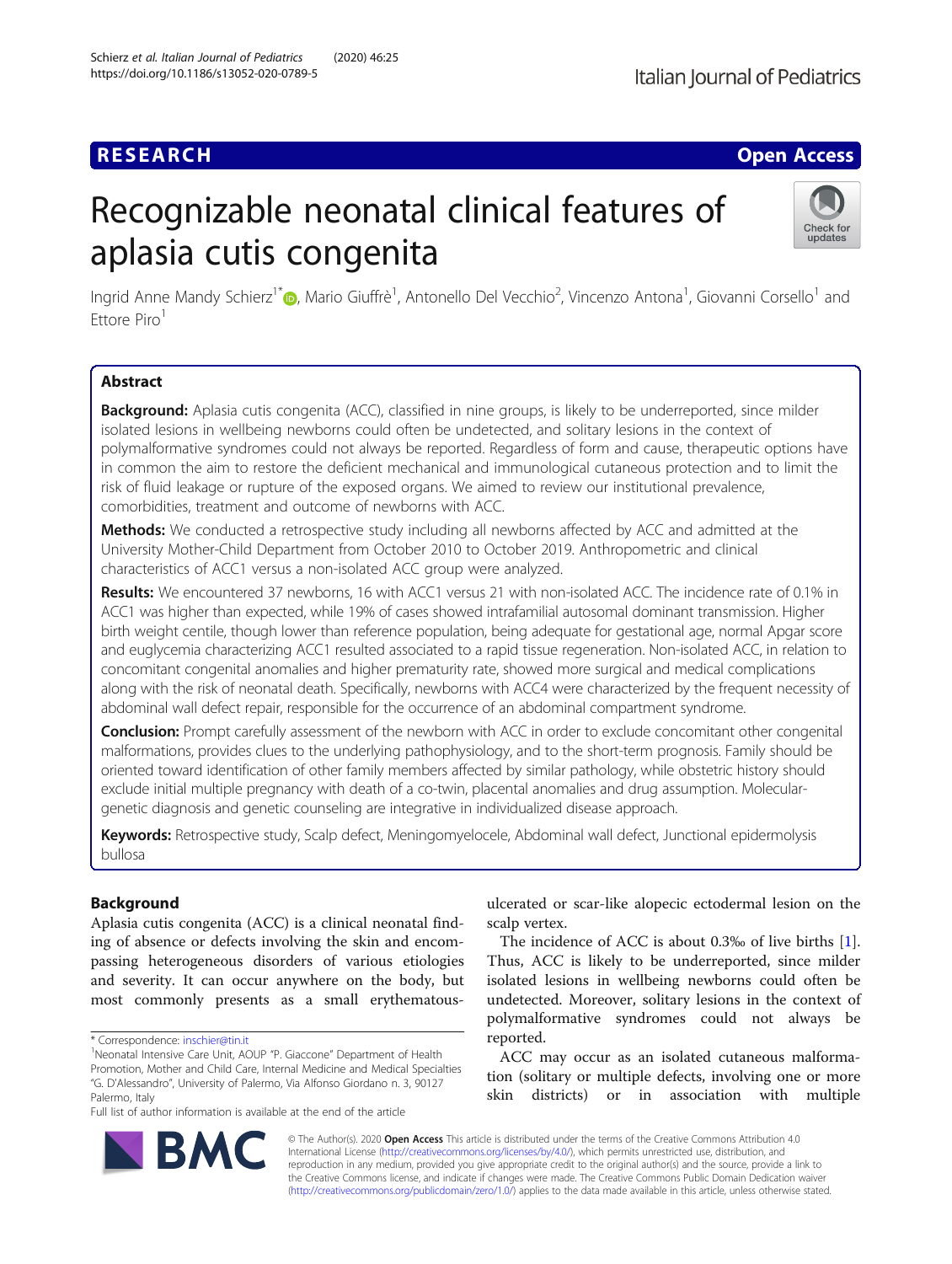malformations of others organ systems. Therefore, ACC may represent an index of suspicion to rule out developmental anomalies or complex syndromes, inherited skin fragility or destructive consequences in otherwise normally developed skin [\[1](#page-5-0), [2](#page-5-0)].

The classification of ACC into nine groups on the basis of location and pattern of the skin defect, presence of associated abnormalities, and mode of inheritance, has been recently updated by molecular-genetic diagnoses [[2,](#page-5-0) [3\]](#page-5-0) (Table [1\)](#page-2-0). Even the non-syndromic form of ACC1 (MIM #107600) has been found to be associated to a gene defect (BMS1 gene) [\[5\]](#page-5-0), resembling a ribosomopathy slowing skin morphogenesis by p21-mediated cell cycle arrest. Alterations in other regulator proteins resulting in enhanced cell migration rate and reduced cell proliferation in ACC are described, p.e. for Adams-Oliver syndrome [\[6](#page-5-0)].

Life-threatening complications must be prevented with timely multidisciplinary support not only in case of large lesions associated with defects in the underlying bone and dura mater or associated with embryologic malformations (meningomyelocele, porencephaly, leptomeningeal angiomatosis, cranial stenosis, spinal dysraphism, gastroschisis, omphalocele or bladder exstrophy) [[2,](#page-5-0) [7\]](#page-5-0).

Regardless of form and cause, therapeutic options have in common the aim to restore the deficient mechanical and immunological cutaneous protection and to limit the risk of fluid leakage or rupture of the exposed organs [[7,](#page-5-0) [8](#page-5-0)]. Small lesions without exposed organs usually heal spontaneously over a few weeks, even when the bone is involved. Conservative treatment of larger scalp defects includes the use of adhering or non-adhering dressings containing hydrogel, emollients, silver or topical agents. Newly proposed treatments as topical ozone therapy may promote also the osteogenic potential of the bone surrounding the defect [\[7](#page-5-0)]. Emergency surgical treatment options in case of defect sizes  $> 15$  cm<sup>2</sup> include coverage with allogenic dermis, full-thickness or splitthickness skin grafts, cultured keratinocyte autografts, free or local flaps, and early reconstructive cranioplasty. Residual scars, alopecies, or contractures take advantage by a second-surgery revision.

The prognosis for small self-healing scalp lesions is excellent. The estimated mortality rate among patients with larger scalp ACC type 1 and 2 is high as 14% [\[7](#page-5-0)]. Because there are only individual reports for the other forms, it is difficult to calculate a mortality rate or to give an individualized prognosis. Therefore, we aimed to review our institutional prevalence, comorbidities, treatment and outcome of newborns with ACC.

#### Methods

After approval from our Hospital Ethic Committee, we performed a retrospective study including all newborns affected by ACC and admitted at the Mother-Child Department of University Hospital of Palermo from October 2010 to October 2019. Neonatal anthropometric data, perinatal clinical characteristics, comorbidities, healing outcome and survival rate were collected from charts and analyzed. Written informed parental consent was obtained at admission for use of patient's data.

Statistical analyses were performed by the open source statistical R 3.04.0 software (R Development Core Team, Vienna, Austria), and the significance was defined as  $p$ value < 0.05. Anthropometric and clinical characteristics of the ACC1 versus the non-isolated ACC group were compared using Kruskal–Wallis tests for continuous variables, and Fisher's exact tests for categorical variables.

# Results

We enrolled 37 newborns (15 Females/22 Males) and identified 16 patients (43%) with ACC1 and 21 patients with non-isolated forms (49% ACC4 and 8% ACC6). Considering only inborn patients, the incidence rate was 0.2% of all types, and 0.1% of only ACC1, while the prevalence in our neonatal care unit was 1.3 and 0.5%, respectively.

Within the ACC1 group only one patient, the only preterm < 34 weeks gestation, born from a diabetic mother, was affected by a millimetric interventricular septum defect that closed spontaneously during the hospital stay. No patient in the ACC1 group had cerebral or ocular malformations. The mean diameter of lesion was  $3.1 \pm 4$  cm (range 0.3–10 cm). We encountered 19% of cases with intrafamilial transmission, one case through three generations, two cases through two generations. Except for the larger defect, all lesions showed a spontaneous healing. The larger defect in a male newborn, patient 1, required an emergency surgical treatment by coverage with a dermal matrix allograft, daily occlusive medications and ambulatory follow up. It healed within 2 months.

Array-comparative genomic hybridization (a-CGH) analysis was conducted in two patients with large ACC1 scalp defects. In patient 1 we identified a 19q12(30173190\_30286951) duplication of 113 kb encompassing the gene C19orf12 in the GRCh37 code, linked to neurodegeneration with brain iron accumulation 4. Since no central nervous system anomalies in proband and no neurodegenerative symptoms in relatives were present, we did not proceed with further investigations.

Patient 2 with familiar recurrence, showed multiple duplications: 10p15.1(5462228\_5896539) duplication of 434 kb encompassing NET1, CALML5, CALML3, ASB13, GDI2, TASOR2; 10p14(7858350\_8042996) duplication of 184 kb encompassing TAF3; 11q25(131110755\_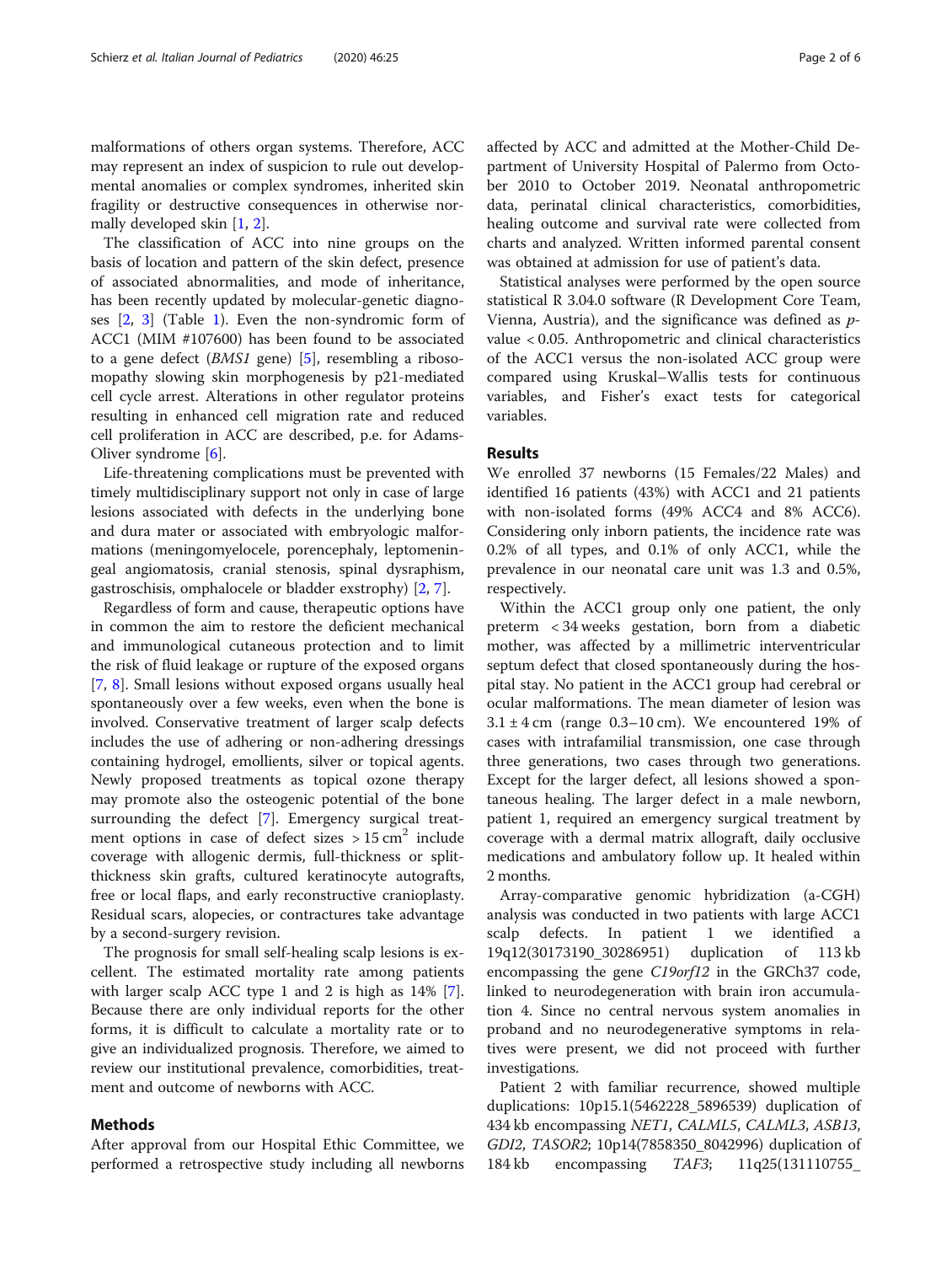<span id="page-2-0"></span>

|                                                                     | localization                                                                | Associated malformations                                                                                                                                                                                                                                                                                                                                                                                                                                                                                                                                                                                                                                                                                                                  | Mode of inheritance                                               |
|---------------------------------------------------------------------|-----------------------------------------------------------------------------|-------------------------------------------------------------------------------------------------------------------------------------------------------------------------------------------------------------------------------------------------------------------------------------------------------------------------------------------------------------------------------------------------------------------------------------------------------------------------------------------------------------------------------------------------------------------------------------------------------------------------------------------------------------------------------------------------------------------------------------------|-------------------------------------------------------------------|
| 1-nonsyndromicACC                                                   | Scalp, usually paramedian vertex                                            | Occasionally other ectodermal anomalies inclusive supernumerary nipples                                                                                                                                                                                                                                                                                                                                                                                                                                                                                                                                                                                                                                                                   | AD (BMS1)/sporadic                                                |
| 2-ACC with limb abnormalities Midline scalp                         |                                                                             | congenita (19%), incomplete retinal vascularization, hemangioma, hepatoportal sclerosis, stenoses<br>Cardiovascular anomalies: congenital heart defects (e.g. Fallot), Cutis marmorata teleangectasica<br>of pulmonary and intestinal veins, placental vascular abnormalities, woolly hair<br>· Transverse limb defects (Adams-Oliver syndrome)<br>ocular and CNS malformations                                                                                                                                                                                                                                                                                                                                                           | NOTCH1, RBPJ/AR (gens DOCK6,<br>AD (gens ARHGAP31, DLL4,<br>EOGT) |
| 3-ACC with epidermal nevi                                           | Scalp, symmetrical distribution                                             | conjuntival and corneal limbal dermoids (oculo-ectodermal syndrome of Toriello-Lacassie-Droste)<br>sebaceous nevus, CNS malformations, limbal dermoids, pigmented nevus (SCALP syndrome)<br>didymosis aplasticosebacea                                                                                                                                                                                                                                                                                                                                                                                                                                                                                                                    | sporadic                                                          |
| 4-ACC overlying embryologic<br>malformation                         | Scalp, trunk                                                                | meningomyelocele, porencephaly, leptomeningeal angiomatosis, cranial stenosis, spinal<br>dysraphism, gastroschisis, omphalocele, bladder exstrophy                                                                                                                                                                                                                                                                                                                                                                                                                                                                                                                                                                                        | Depending on underlying<br>causes                                 |
| 5-ACC with fetus papyraceus<br>or placental infarcts                | (multiple, symmetric areas, often<br>Scalp, trunk, extremities<br>stellate) | Single umbilical artery, fetal growth restriction, limb anomalies, amniotic bands                                                                                                                                                                                                                                                                                                                                                                                                                                                                                                                                                                                                                                                         | Sporadic                                                          |
| associated to epidermolysis<br>6-ACC of extremities<br>bullosa      | Predominantly extremities                                                   | Blistering of skin, gastrointestinal atresies, anomalies of ears, kidneys and skeleton, artrogryposis,<br>nail deformities (Bart syndrome and other dystrophic forms of epidermolysis bullosa)                                                                                                                                                                                                                                                                                                                                                                                                                                                                                                                                            | AD/AR/sporadic                                                    |
| associated to epidermolysis<br>7- ACC of extremities not<br>bullosa | Extremities (extensor areas)                                                |                                                                                                                                                                                                                                                                                                                                                                                                                                                                                                                                                                                                                                                                                                                                           | <b>AD/AR</b>                                                      |
| 8-ACC caused by teratogens                                          | Scalp (methimazole), diffuse<br>(varicella, herpes simplex)                 | infections (varicella, herpes simplex), hypertrophic cardiomyopathy in children of diabetic mother<br>Anorectal malformation (methimazole), hepatosplenomegaly and other signs of intrauterine                                                                                                                                                                                                                                                                                                                                                                                                                                                                                                                                            |                                                                   |
| malformation syndromes<br>9-ACC associated with                     | Craniofacial, trunk                                                         | . TP63 associated syndromes (Ectrodactyly, ectodermal dysplasia, and cleft lip/palate syndrome 3;<br>oculocerebrocutaneous syndrome with cerebellar anomalies (Delleman syndrome)<br>Knobloch syndrome (retinal detachement, occipital primary encephalocele)<br>Hay-Wells syndrome; Acro-dermato-ungual-lacrimal-tooth syndrome)<br>bitemporal ACC (Brauer, Brauer-Setleis and Setleis syndromes)<br>· intestinal lymphangiectasia (Bronspiegel-Zelnick syndrome)<br>intestinal malabsorption (Johanson-Blizzard syndrome)<br>scalp-ear-nipple syndrome (Finlay-Marks syndrome)<br>amniotic band disruption complex<br>Xp22.31 ectodermal dysplasia<br>Xp22.2 deletion syndrome<br>4p deletion syndrome<br>Kabuki syndrome<br>trisomy 13 | syndrome: AD/AR/X-linked/<br>Depending on specific<br>sporadic    |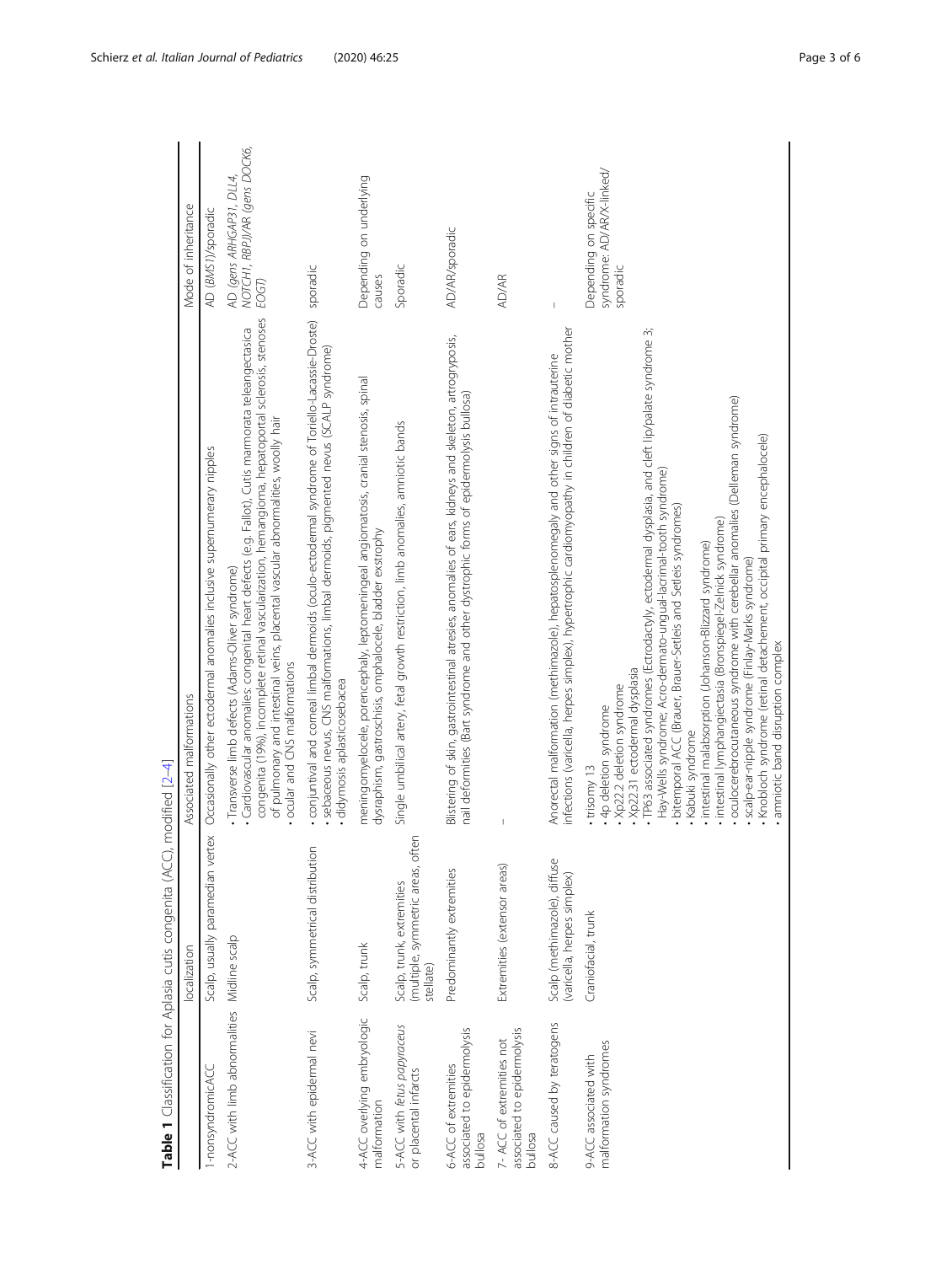131257447) duplication of 146 kb encompassing NTM; 12q24.33(132475221\_132626501) duplication of 151 kb encompassing EP400, SNORA49, EP400NL, DDX51 in the GRCh37 code. Since multiple duplications involved manifold protein regulators, not described in ACC, informed parents refuted to proceed with further studies.

The most frequent pathology in the non-isolated ACC group was congenital abdominal wall defect (6 patients with gastroschisis; 8 patients with lateral, 2 with caudal, 1 with cephalic fold omphalocele). Less frequent pathologies were meningomyelocele (1 patient) and epidermolysis bullosa (1 patient with simplex type, 2 with junctional generalized severe type). All patients in the non-isolated ACC group showed a high risk of other associated congenital anomalies. Gastrointestinal malformations were the most frequent (29% congenital malformation of intestinal fixation, 19% congenital atresia and stenosis of intestine, 14% Meckel's diverticulum), followed by 33% cardiac, 19% musculoskeletal, 19% genitourinary (epispadias/hypospadias), and 5% involving the central nervous system. Congenital inguinal hernia at admission was present in 19% newborns. In this study, no specific genetic alterations have been identified with gastroschisis, but omphalocele was associated with chromosomal anomalies in 9.5% (Trisomy 18, derivative Y chromosome) and monogenic alterations in 9.5% of cases (Noonan syndrome, Beckwith-Wiedemann syndrome). In both patients with generalized severe junctional epidermolysis bullosa (JEB-gen sev) we found homozygote known mutations in  $LAMC2$  gene (c.1A  $>$  G and  $c.667C > T$ , respectively).

Sixteen patients with primary hernia reduction and defect closure required assisted mechanical ventilation, nasogastric decompression and sustained intravenous fluids. Additional lateral relaxing incisions in the fascia were performed for primary closure in the case of meningomyelocele. Different operative techniques were used to stretch the abdominal wall in preparation for primary closure in abdominal wall defects. Concomitant gastrointestinal malformations were treated, in three patients by temporary enterostomy. In two patients a Silastic silo for gradual reduction of intestine was placed and subsequent defect closure by soft tissue patches (Gore-Tex) was performed. In two patients with gastroschisis, after primary closure of wall defect, an emergent decompression by silo was required owing to abdominal compartment syndrome.

Analyzing isolated and non-isolated ACC, we found similarities in maternal variables and some differences in anthropometric values, clinical features and short-term prognosis (Table 2).

|                                 | ACC1<br>$(n = 16)$ |          |              |                | Non-isolated ACC<br>$(n = 21)$ |          |          |                |               |
|---------------------------------|--------------------|----------|--------------|----------------|--------------------------------|----------|----------|----------------|---------------|
|                                 | Mean               | SD       | Median       | <b>IQR</b>     | Mean                           | SD       | Median   | <b>IQR</b>     | $\mathcal{D}$ |
| Mother's age (years)            | 31.0               | 3.7      | 31           | 5              | 29.9                           | 9.5      | 29       | 8.5            | 0.42610       |
| Gestational age (weeks)         | $38^{+3}$          | $2^{+2}$ | 39           | $\overline{2}$ | $36^{+6}$                      | $2^{+5}$ | $37 + 3$ | 3              | 0.07217       |
| Parity                          | 1.5                | 0.5      | 1.5          | $\mathbf{1}$   | 1.6                            | 0.6      | 1.5      | $\mathbf{1}$   | 0.88460       |
| Gender (F/M)                    |                    |          | $\mathbf{1}$ |                |                                |          | 0.62     |                | 0.51950       |
| Cesarean section (%)            |                    |          | 69           |                |                                |          | 67       |                | 0.74750       |
| Prematurity (%)                 |                    |          | 18.8         |                |                                |          | 47.6     |                | 0.09118       |
| Prematurity < 34 weeks (%)      |                    |          | 6.3          |                |                                |          | 19.0     |                | 0.36410       |
| Weight (g)                      | 3023               | 403      | 3015         | 522.5          | 2442                           | 697      | 2645     | 1098           | 0.00903       |
| Weight centile                  | 42.3               | 24.9     | 37           | 37             | 24.3                           | 24.0     | 13       | 23.5           | 0.01761       |
| SGA $(< 10^{\circ}$ centile, %) |                    |          | 6.3          |                |                                |          | 33.3     |                | 0.03923       |
| Length centile                  | 32.8               | 25.6     | 36           | 40             | 21.1                           | 22.9     | 14.5     | 28.3           | 0.23630       |
| Head circumference centile      | 42.3               | 26.4     | 37           | 28.5           | 42.7                           | 35.3     | 46       | 48             | 0.89670       |
| Apgar 1'                        | 8.9                | 1.0      | 9            | 0.5            | 7.3                            | 1.6      | 8        | 1.5            | 0.00057       |
| Apgar 5'                        | 9.5                | 0.8      | 10           | 1.0            | 9.0                            | 1.1      | 9        | $\overline{2}$ | 0.10580       |
| Glycemia at birth (mg/dl)       | 64.4               | 15.7     | 62           | 27             | 96                             | 17       | 101      | 16.5           | 0.05271       |
| Calcemia (mg/dl)                | 9.4                | 1.1      | 9.6          | 1.3            | 8.7                            | 1.2      | 8.7      | 2.3            | 0.16530       |
| Parenteral nutrition (days)     | 0.5                | 1.9      | 0            | $\circ$        | 28.9                           | 41.2     | 17       | 24             | 0.00004       |
| Hospital stay (days)            | 8.8                | 6.5      | 7.5          | 8.8            | 41.3                           | 37.5     | 38       | 38             | 0.00490       |
| Good outcome (%)                |                    |          | 100          |                |                                |          | 67       |                | 0.01241       |

Table 2 Anthropometric and clinical features of ACC at birth and clinical outcome at 1-month Follow-up, with p values

Abbreviations: ACC aplasia cutis congenita, SGA small for gestational age. Significant differences are in bold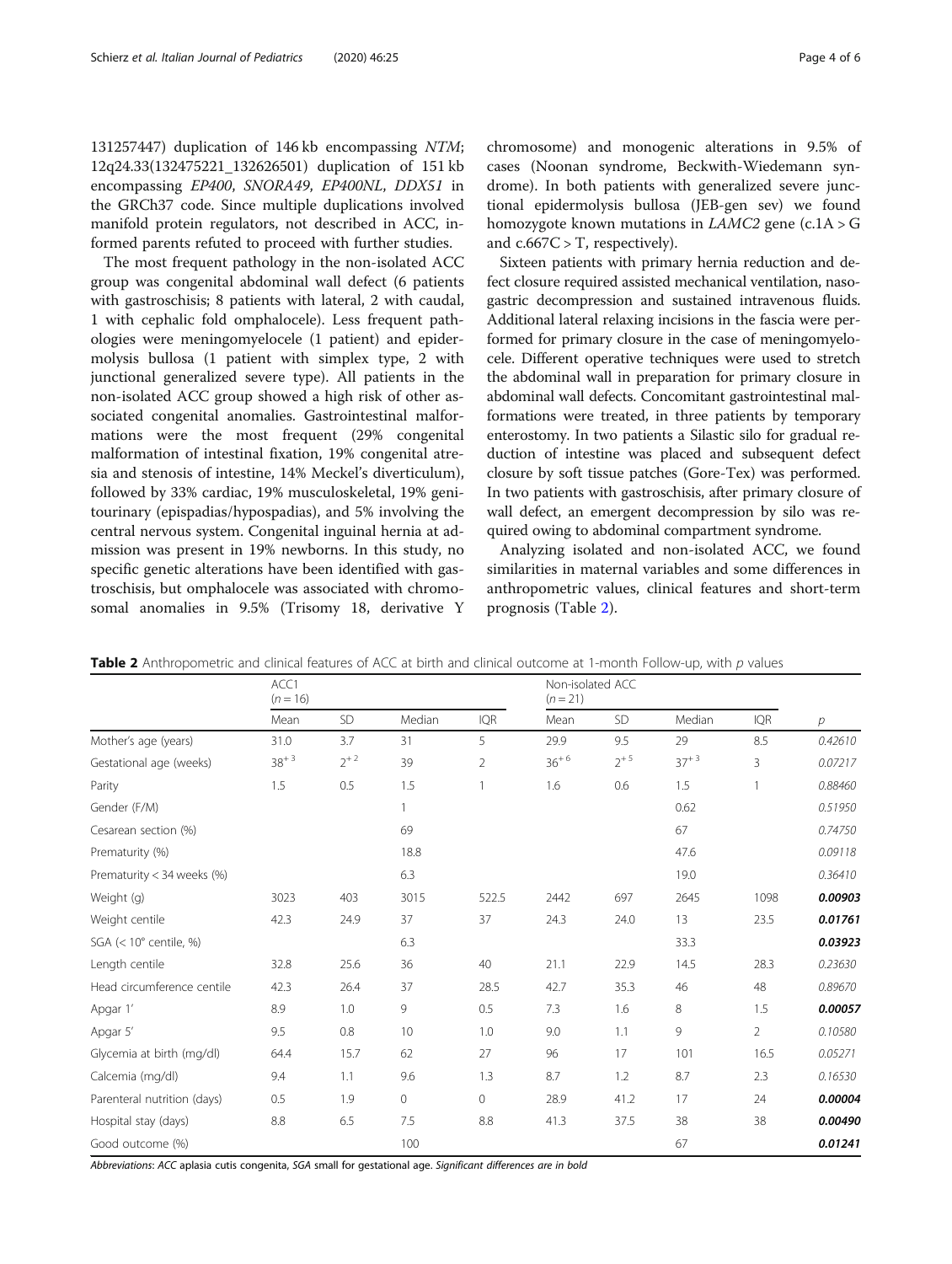### **Discussion**

In this study we evaluated prevalence, comorbidities, treatment and outcome of newborns with various forms of ACC. Prevalence of ACC1 was about 3-fold higher than previously reported [[9\]](#page-5-0), probably because this study was based on strict medical records review and was not limited to Hospital discharge forms, that could not include small ACC in wellbeing newborns. Unlike previous reports, we did not exclude dominant forms of isolated ACC [[9\]](#page-5-0). The prognosis of self-healing scalp lesions, including the larger ones, was excellent. We do not confirm in our patients the previously high mortality rate among patients with ACC1 [[7](#page-5-0)].

In our sample the predominance of non-isolated ACC, in inborn infants too, is correlated to the high level of specialization in the intensive prenatal, neonatal and surgical management of patients affected by congenital anomalies and syndromes characterizing our Department. The retrospective design allowed data collection with known outcome and prevalence estimation. Incidence and prevalence were unexpectedly high, probably because incidence data in previous studies refer to works published prior to the adoption of the latest classification which includes nine clinical variants, and not detailed since ACC has been considered as a unique clinical entity.

Analyzing isolated and non-isolated ACC, we found some similarities. Maternal variables including, age, pathological conditions and no assumption of drugs potentially affecting the fetus were similar, and no statistically significant difference between groups were found for sex, neonatal length and head circumference in relation to gestational age.

On the other hand, we found some differences in other anthropometric values and clinical features.

Higher birth weight centile, though lower than reference population, being adequate for gestational age (AGA) and normal Apgar score characterizing ACC1 resulted associated to the rapid tissue regeneration, observed in all patients including the cases with larger scalp defect. Furthermore, in this group we did not observe neonatal infections since rigorous infection-control practices, along with gentle cleansing and application of topical antibiotics, have been applied in all patients.

We registered a relative lower "care burden" measured as total parenteral nutrition, assisted mechanical ventilation, surgical intervention and length of hospital stay, as in previous report on more severe, but isolated malformation [[10](#page-5-0)].

Taking into account the etiology of ACC1, since in our cases we did not identify any antiphospholipid antibody syndrome or thrombophilia during pregnancy, we could exclude a pathogenic role of vascular disruption or placental infarcts [\[11](#page-5-0)]. In our institution drug assumption is based on self-reporting and we do not undergo toxicological tests until the neonatal neurobehavioral examination is normal, nevertheless we cannot exclude that in some cases drug assumption have been undetected.

In case of familial recurrence of ACC1, an autosomal dominant transmission was plausible as reported in previous studies  $[1]$  $[1]$ . In two patients, a-CGH showed the involvement of genes that could interfere with epidermal development. The most relevant finding has been the association with NTM (neurotrimin) gene, recently related not only to neural cell development and survival but also to skin cell adhesion and increased risk of melanoma  $[12]$  $[12]$ .

The normal neuro-behavioral assessment and cerebral US at discharge, reported in ACC1, have a positive prognostic value in terms of normal development.

Neonatal mortality rate has not been reported previously in non-isolated ACC group.

In non-isolated ACC we observed an increased glycemic value at birth attributable to antenatal corticosteroid treatment for the prevention of respiratory distress, owing to the relative high rate of prematurity below 34 weeks gestation.

Non-isolated ACC, in relation to concomitant congenital anomalies and higher prematurity rate, showed more surgical and medical complications along with the risk of death. Specifically, newborns with ACC4 were characterized by the frequent necessity of abdominal wall defect repair, responsible for the occurrence of an abdominal compartment syndrome [[13\]](#page-5-0) carrying an increased risk of multiorgan failure and neonatal death.

The two patients with ACC6 presenting with JEB-gen sev and one patient with omphalocele, despite intense treatment performed in specialized centers, died at 3 months of age, confirming the ominous prognosis reported in scientific literature [[14\]](#page-5-0).

Although, to our knowledge, a prolonged follow-up in ACC1 on possible skin tumorigenesis has not been performed, a prominent tumor suppression role has been demonstrated in case of increased p21 levels related to BMS1 mutations, and responsible for prominent hypertrophic scar formation observed in ACC1 [\[5,](#page-5-0) [15,](#page-5-0) [16\]](#page-5-0).

## Conclusions

The newborn affected by ACC should be carefully examined in order to exclude concomitant other congenital malformations affecting primarily ectoderm-derived tissues and organs. Family should be oriented toward identification of other family members affected by similar pathology, while obstetric history should exclude initial multiple pregnancy with death of a co-twin, placental anomalies and drug assumption. Since birth standard infection control measures should be applied.